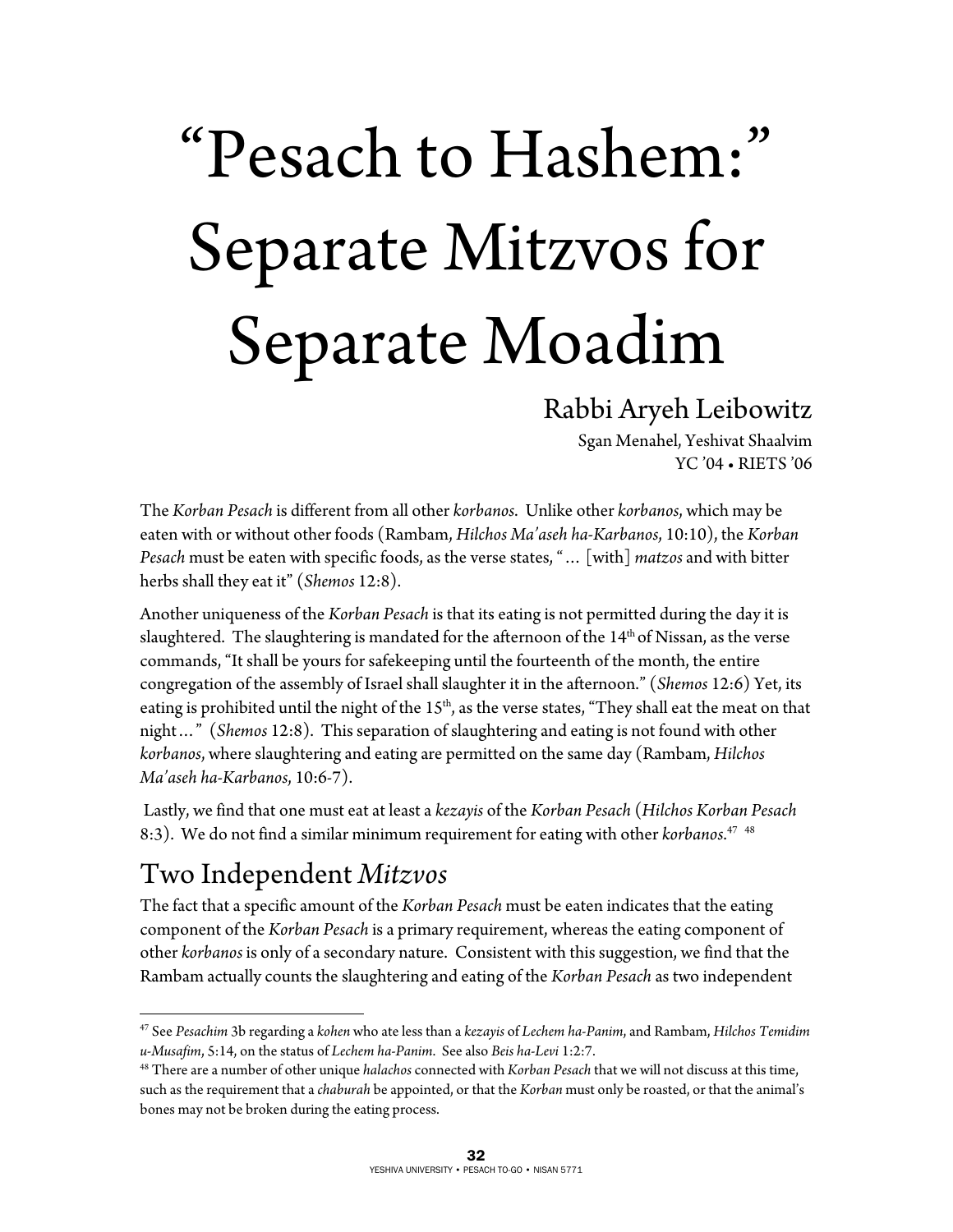*mitzvos* (*Sefer ha-Mitzvos*, *Aseh* 55 and 56). This enumeration is different than other sacrifices, where the Rambam counts only the slaughtering as a mitzvah.<sup>49</sup>

Apparently, in regards to other *korbanos*, the consumption of the *korban* is merely a detail of the *korban* process. To illustrate: The fats and limbs of *korbanos* must be burned on the altar. However, this requirement to burn the fats and limbs does not constitute an independent *mitzvah*; rather it is one detail of the *korban* process. So too, the actual eating of other *korbanos* is a detail in the *korban* process and does not constitute an independent commandment.<sup>50</sup> However, with *Korban Pesach*, the eating of the *korban* is not merely detail in the *korban* process, but rather it constitutes an independent *mitzvah*.

## To Eat or To Be Eaten

In addressing the presence of a required amount of consumption found only by *Korban Pesach*, the *Beis ha-Levi* (1:2) suggests the following classification: By all other *korbanos* the *halacha* is that the *korban* must "be eaten (נאכל(. "In other words, the eating requirement is specifically related to the *korban* itself. *It* must be eaten, but *who* eats it, and *how much* is eaten is not mandated by *halacha*. However, *Korban Pesach* has an additional requirement.51 Besides the requirement **to be eaten**, *halacha* dictates a formal obligation on the slaughterer (and the members of the *chaburah* for whom this *Korban Pesach* was slaughtered) **to eat** the *korban*. This requirement obligates the individual to consume a specific amount, a *kezayis*, which is the standard amount of consumption necessary whenever the Torah mandates a formal eating requirement.<sup>52</sup>

#### Two *Moadim*

 $\overline{a}$ 

It is fascinating to note that the Torah never actually refers to the 15<sup>th</sup> day of Nissan, the holiday of Passover, as "*Pesach*." Throughout the Torah, the festival of the 15th is called "*Chag ha-*

<sup>49</sup> Examples include: The mitzvah to slaughter the *Chatas* in *Sefer ha-Mitzvos*, *Aseh* 64, the *Asham* in *Aseh* 65, the *Shelamim*, *Aseh* 66, and the *Minchah*, *Aseh* 67. This distinction is noted by *Beis ha-Levi* 1:2:7 in the name of the *Sefer Ma'ayan Chochmah*. However, the *Sefer Mitzvas ha-Melech*, *Aseh* 55-56 *s.v. ve-henai*, questions this distinction noting that we do find an independent commandment, *Sefer ha-Mitzvos*, *Aseh* 89, to eat the meat of the C*hatas* and *Asham*. In light of this, we must limit this distinction to *kodashim kalim*. *Kodshei kodashim*, such as *Chatas* and *Asham*, do contain an independent *mitzvah* to eat the meat of the *korban*. However, *Korban Pesach* is the only one

of the *kodashim kalim* that has a separate *mitzvah* to eat the *korban* meat. 50 Indeed, the *Or Sameach* (*Hilchos Chametz u-Matzah* 6:1) suggests that the requirement to eat the *korban* may simply be a function of avoiding the prohibition of *nosar*. 51 The primary requirement to be eaten certainly applies to *Korban Pesach* as well, see *Sefer Mitzvas ha-Melech*, *Aseh*

<sup>55-56</sup> *s.v. u-lechora* and *s.v. al kol panim.*

<sup>52</sup> In another location, the *Beis ha-Levi* suggests an additional *halacha* that might hinge on this fundamental difference between the need to be eaten and the requirement to eat. The *Mishna la-Melech* (*Hilchos Yesodei ha-Torah*, 5:8) questions if one can fulfill an eating obligation by eating raw food. The *Beis ha-Levi* (3:51:4) quotes the *Gemara* in *Menachos* 99b that implies that *korbanos* may be eaten raw, even though eating raw food is not normally considered eating (for example, one would not transgress the prohibition of *neveilah* by eating raw *neveilah* meat). The *Beis ha-Levi* explains that this allowance to eat a *korban* raw applies only because a *korban* merely needs to "be eaten." However, regarding eating obligations, where there is a formal *chiyuv achilah* on the individual, the allowance to eat the meat raw may not be applicable (and certainly not by *Korban Pesach* where the verse itself prohibits eating the *korban* raw).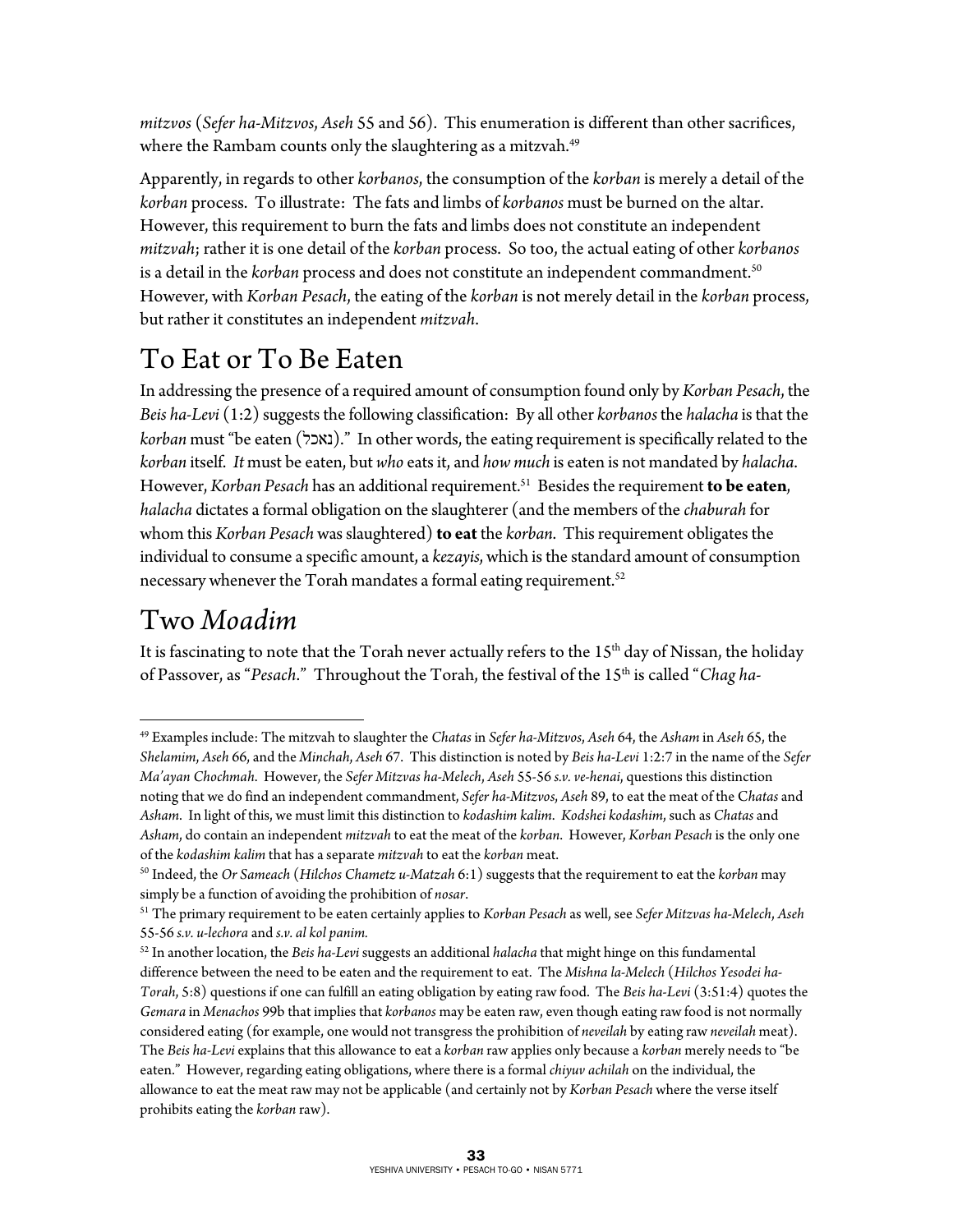*Matzos*." Even more amazing is that the Torah seemingly refers to the afternoon of the 14<sup>th</sup> day of Nissan, the eve of Passover, as the "*moed*" of *Pesach*.

*These are the appointed seasons of the Lord, holy convocations, which you shall proclaim in their appointed season. In the first month, on the fourteenth day of the month at dusk, is Passover for the Lord. And on the fifteenth day of the same month is the feast of unleavened bread for the Lord; seven days you shall eat unleavened bread.* 

**Vayikra 23:4-6** 

אלה **מועדי** ה' מקראי קדש אשר תקראו אתם במועדם: בחדש הראשון *בארבעה עשר* לחדש בין הערבים **פסח** : ' לה *ובחמשה עשר* יום לחדש הזה **חג המצות** לה' שבעת ימים מצות תאכל **ויקרא כג:ד-ו**

It emerges from a simple reading of the Torah that Nissan contains two *moadim*. The "*moed*" of Pesach occurs on the 14<sup>th</sup> of the month, and is quite novel in that only the afternoon is singled out as a "*moed.*"<sup>53</sup> The *moed* of *Chag ha-Matzos* occurs on the 15<sup>th</sup> of the month.<sup>54</sup>

 The possibility that the eve of Passover, contains a "*moed*," or at least a "quasi-*moed*" status would explain a unique *halacha* found in regards to the afternoon of the 14<sup>th</sup> of Nissan. The *Shulchan Aruch* (*O"C* 468) rules that there is an *issur melachah*, a prohibition against work, on the eve of Passover. A similar prohibition is not found in regards to the eve of the other festivals. On a simple level, one might assume this prohibition is of a technical nature, intended to allow proper attention to the many preparations needed for the *seder* night.<sup>55</sup> However, the *Pnei Yehoshua* (*Pesachim* 50a *s.v. ba-mishna*) refers to the aforementioned verse from *Vayikra* 23:5 as the "source" for this *issur melachah*. If so, this *issur melachah* is not of a technical nature but is a function of the verse that refers to the afternoon of the 14th as *Pesach*. It is the formal "*moed*" status of Passover eve that demands the cessation of work.56

### Separate *Mitzvos* for Separate *Moadim*

In light of our newfound perspective of *Pesach* and *Chag ha-Matzos*, we can perhaps gain greater insight into the two *mitzvos* of the *Korban Pesach*, and explain the unique characteristics of the *Korban Pesach* outlined in the beginning of our discussion. Perhaps there are two independent *mitzvos*, to be fulfilled at separate time periods, because the *Korban Pesach* relates to two different, albeit related, *moadim*. The *mitzvah* of **slaughtering** the *Korban Pesach* is associated with the *moed* of *Pesach*, the afternoon of the 14<sup>th</sup> of Nissan. On that day we slaughter the *Korban Pesach* to commemorate the brave act of our ancestors in Egypt who slaughtered the

 $\overline{a}$ 

<sup>&</sup>lt;sup>53</sup> The Netziv in Ha'amek Davar makes this observation in his commentary on Vayikra 23:5.<br><sup>54</sup> Ostensibly the Chag ha-Matzos status continues for the rest of the seven days, but see Ha'amek Davar Shemos 12:14.

<sup>55</sup> A similar explanation is suggested by the *Beis Yosef* in another context. The *Gemara* in *Pesachim* 6a records a need to begin studying the laws of Passover thirty days before Passover. The *Beis Yosef* (*O"C* 429:1) suggests that this need may only apply to Passover due to the myriad *halachos* that pertain to Passover, and that a thirty day period would not be needed for the other festivals that have far fewer *halachos*.

<sup>56</sup> Similarly, the Vilna Gaon, in his commentary on *Shulchan Aruch* (*Y"D* 399:9) notes the Torah's reference to the afternoon of the 14th as a *moed* in *parshas ha-moadim* to explain a lenient ruling of the Rema regarding the afternoon of the  $14<sup>th</sup>$  that is not found by the eve of the other festivals.